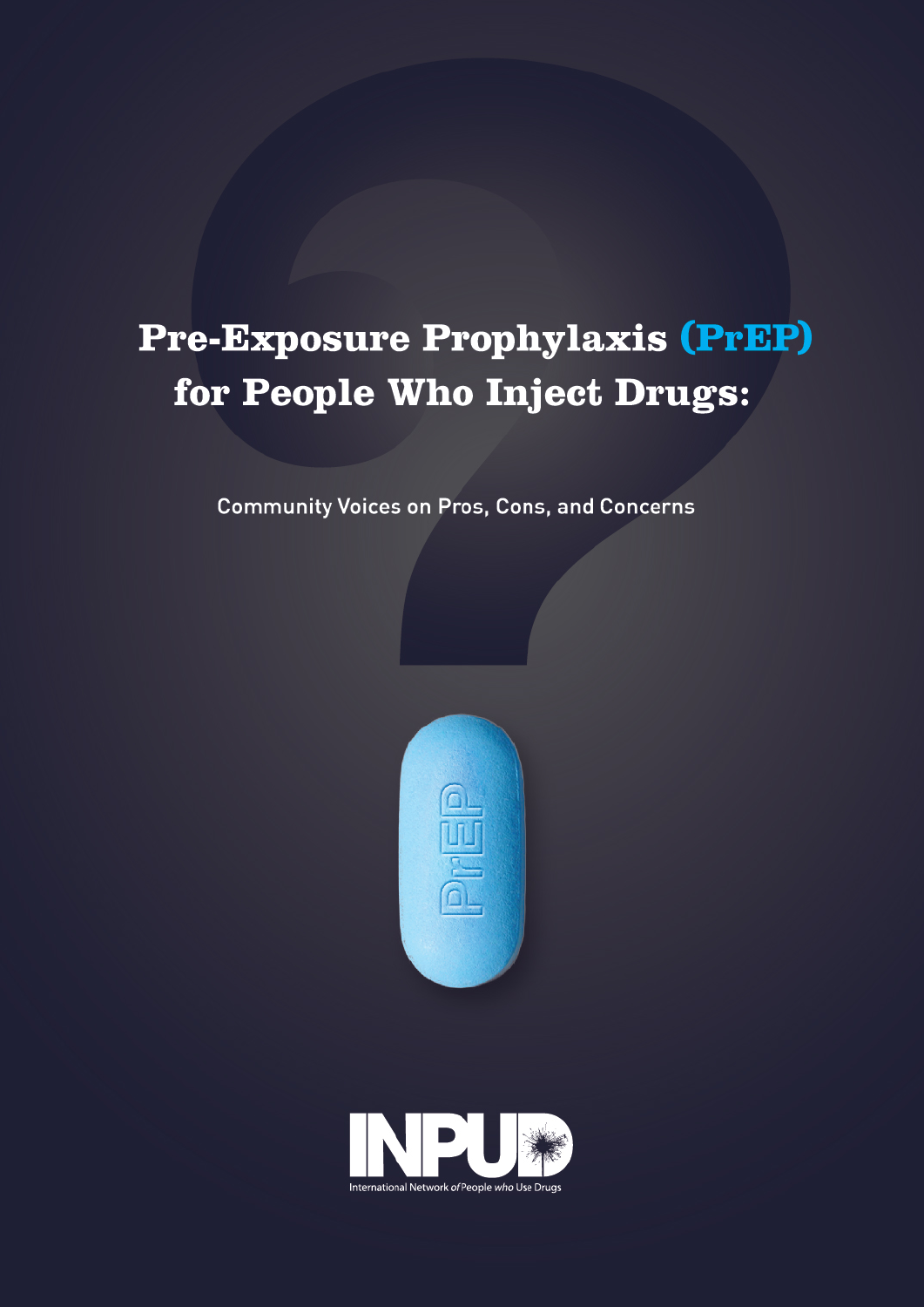## **Pre-Exposure Prophylaxis (PrEP) for People who Inject Drugs:**

Community voices on pros, cons, and concerns

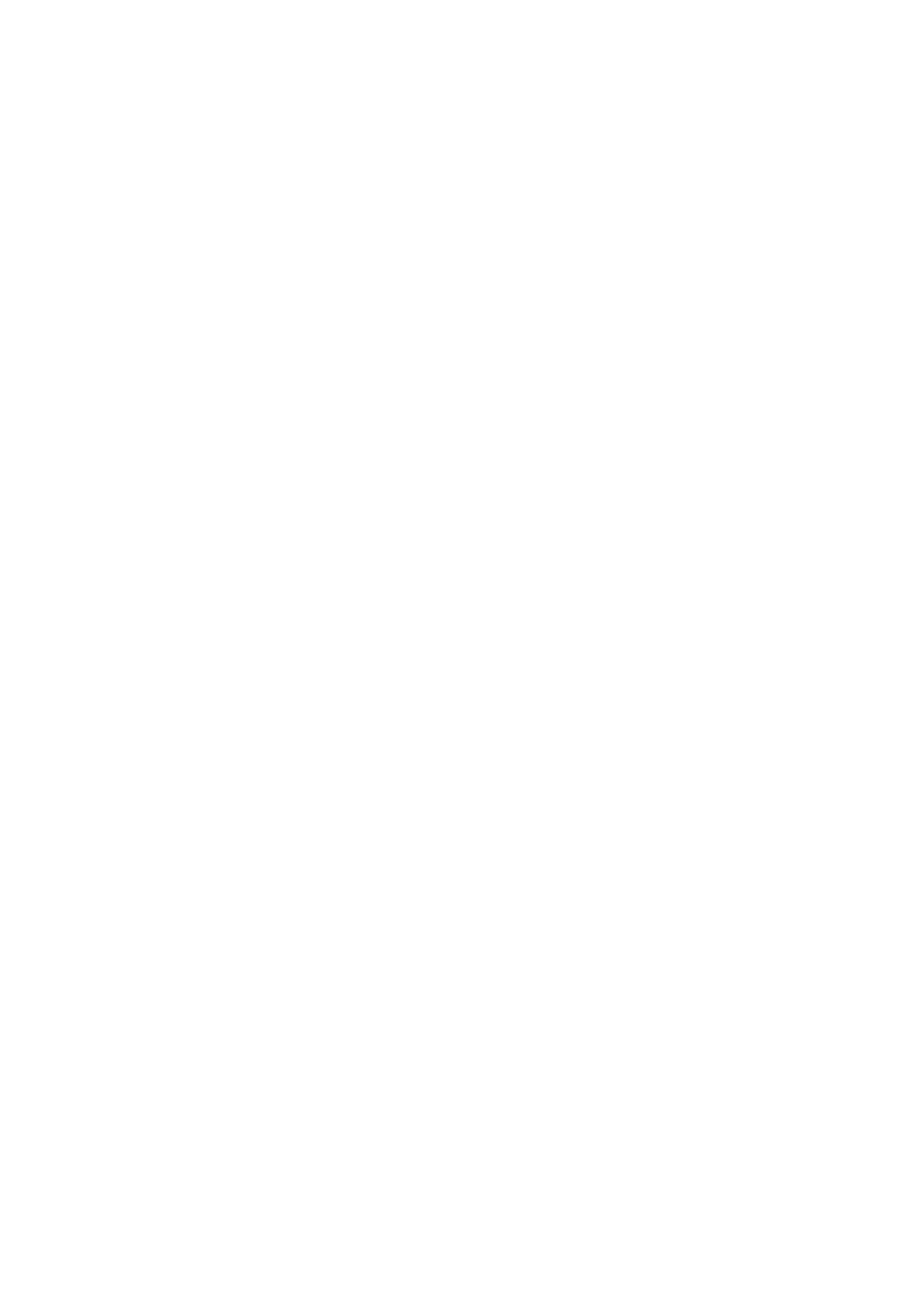#### **Contents**

| PrEP for preventing sexual transmission vs PrEP for preventing transmission                                                                                |  |
|------------------------------------------------------------------------------------------------------------------------------------------------------------|--|
| PrEP in the context of deficits of antiretroviral therapy and harm reduction services. . 3                                                                 |  |
| The impact of criminalisation and stigma on feasibility and safety                                                                                         |  |
| The dangers of 'biomedicalising' HIV prevention among people who inject drugs. . 8<br>Argument in favour of expanding practices known to be cost-effective |  |
|                                                                                                                                                            |  |
|                                                                                                                                                            |  |
|                                                                                                                                                            |  |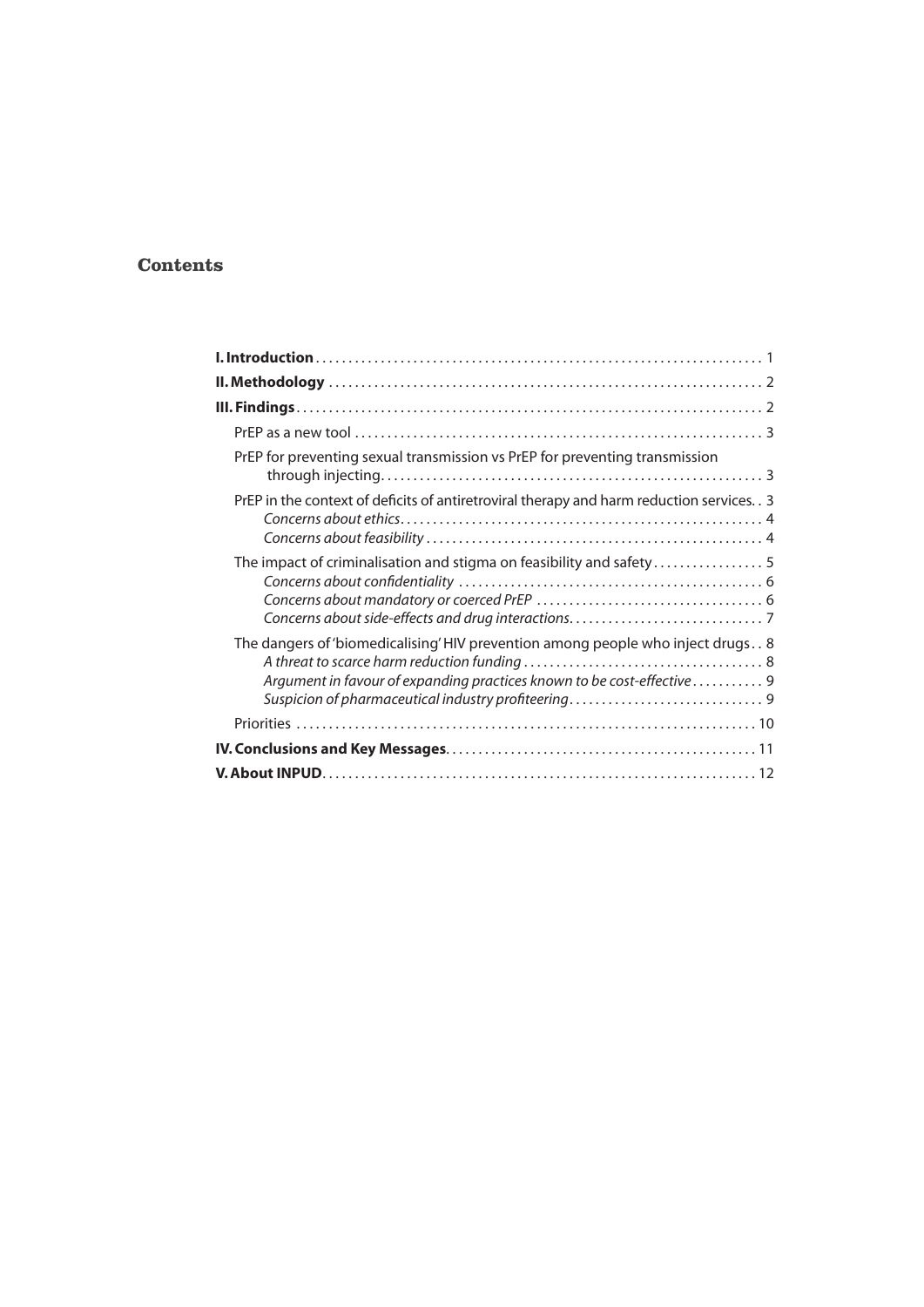# **I. Introduction**

Pre-Exposure Prophylaxis (PrEP), "the daily use of antiretrovirals in HIV-uninfected people to block the acquisition of HIV infection,"<sup>1</sup> is a new tool for preventing HIV transmission and has sparked considerable discussion and debate in many communities. In 2012, based on evidence that PrEP is safe and effective, the World Health Organisation (WHO) recommended that countries consider daily oral PrEP as an additional prevention strategy for HIV-negative partners

in serodiscordant couples, as well as men and transgender women who have sex with men.<sup>2</sup> The WHO did not recommend promoting PrEP among people who inject drugs in its 2014 *Consolidated Guidelines on HIV Prevention, Diagnosis, Treatment and Care for Key Populations*, due in part to human rights and other concerns raised by community representatives, many of which are detailed below.

As this new tool begins to be used, it is essential that affected communities be meaningfully involved in related policymaking and in any subsequent programme implementation. The International Network of People who Use Drugs (INPUD) therefore researched the knowledge, beliefs, and opinions of people who

"The WHO did not recommend promoting PrEP among IDUs...due in part to human rights and other concerns..."

inject drugs about potential pros, cons, and concerns related to PrEP. With this paper, INPUD aims to amplify the voices of people who inject drugs so that their unique knowledge and perspectives can be taken into account as policies related to PrEP are formulated. This is of vital importance, as many people who use drugs have grave concerns about the ethics, effectiveness, and safety of prioritising broad promotion of PrEP for people who inject drugs—especially in a global context of drug prohibition and limited access to harm reduction services and antiretroviral therapy for people who inject drugs living with HIV. For example, only 22 needles and syringes are distributed per year per person injecting drugs globally, and only 4% of people who inject drugs who live with HIV have access to antiretroviral therapy.<sup>3</sup>

<sup>1</sup> World Health Organisation. 2012. Guidance On Pre-Exposure Oral Prophylaxis (PrEP) For Serodiscordant Couples, Men And Transgender Women Who Have Sex With Men at High Risk Of HIV: Recommendations For Use In The Context Of Demonstration Projects. Accessed 8 September 2014. http://www.who.int/hiv/pub/guidance\_prep/en/

<sup>2</sup> Ibid.

Mathers, B.M. et al. 2010. "HIV prevention, treatment and care services for people who inject drugs: a systematic review of global, regional, and national coverage." Lancet 375: 1014-1028.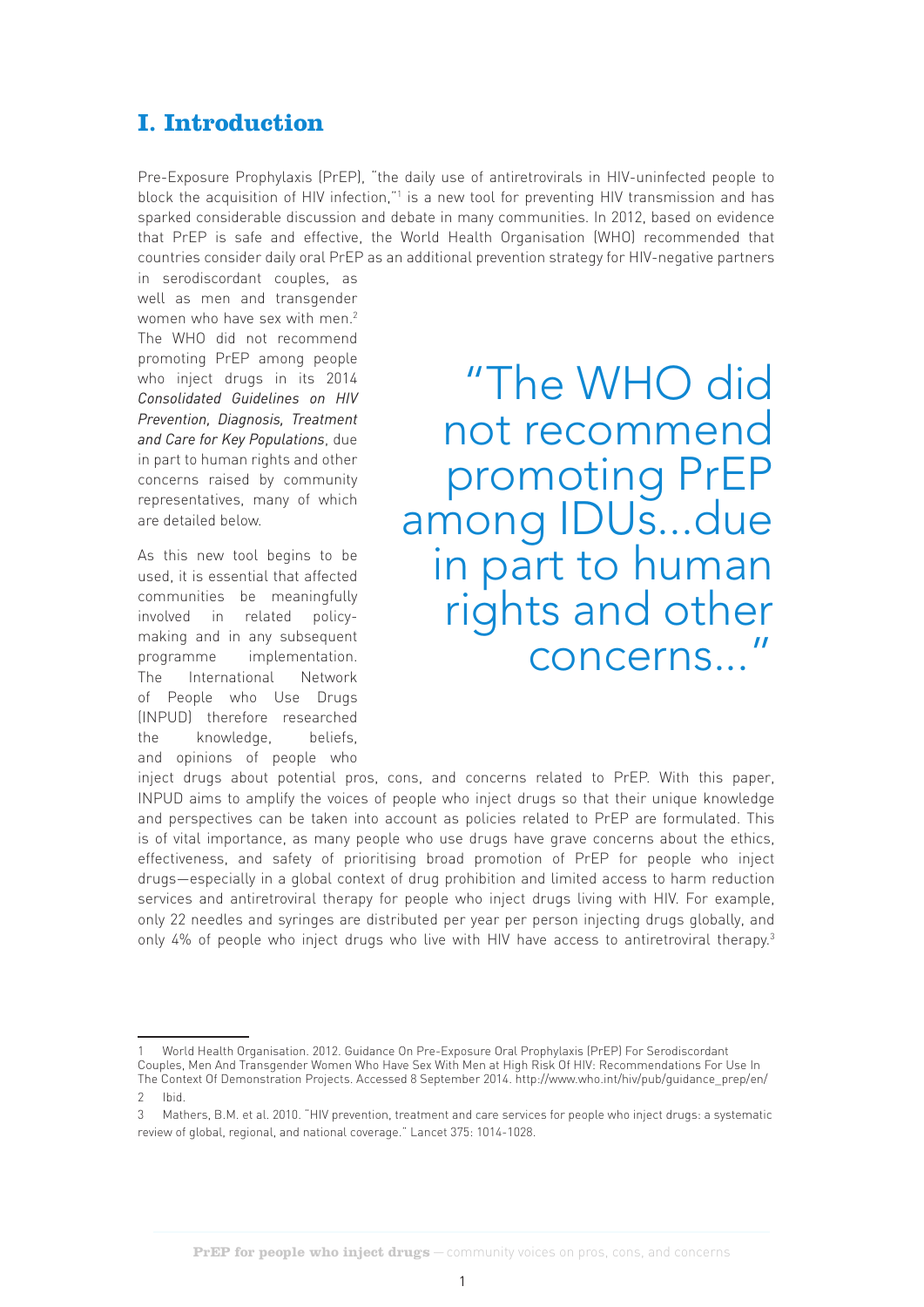## **II. Methodology**

In 2014, INPUD explored the values and beliefs of people who inject drugs in order to develop its official position on PrEP. It convened two international consultations with people who inject drugs, one in the Eastern European and Central Asian region (EECA), co-hosted by the Eurasian Network of People who Use Drugs (ENPUD) and the Eurasian Harm Reduction Network, and one in the Asian region, which was co-hosted by the Asian Network of People who Use Drugs (ANPUD). During the consultations, representatives of UNAIDS presented available knowledge on PrEP and answered questions, after which participants discussed their hopes, fears, and opinions. A third, briefer consultation was conducted in May 2015, with members of the European Network of People who Use Drugs (EuroNPUD). In addition to these face-to-face consultations, a series of interviews was conducted with INPUD members. Approximately 75 people from 33 different countries participated in the process. Approximately 30% of participants were women.

## **III. Findings**

During the consultations and interviews, a number of themes emerged on which there was often, though not always, broad agreement. These themes include:

"Of course people who use drugs have a right to access it. That's just a question of fairness and equality."

*—INPUD Member*

• Recognition of PrEP as a new tool for HIV prevention and a belief in an equal right to choose it

• The idea that, while it may be desirable for preventing sexual transmission of HIV for some, it is probably not desirable as a means of preventing HIV transmission through injecting

• Misgivings about the ethics and feasibility of promoting the use of PrEP by people who inject drugs, given that access to antiretroviral therapy and harm reduction services are at such low levels

• Concerns about whether PrEP is feasible for people who use drugs in a context of criminalisation

• Concerns about side-effects and drug interactions

• Concerns about 'biomedicalising' the response to the HIV epidemic

• Support for the idea that PrEP may be a good option for some, but the scale-up of access to harm reduction should be prioritised

• The idea that people who inject

drugs must be meaningfully involved in decision making when approaches to HIV prevention related to them are discussed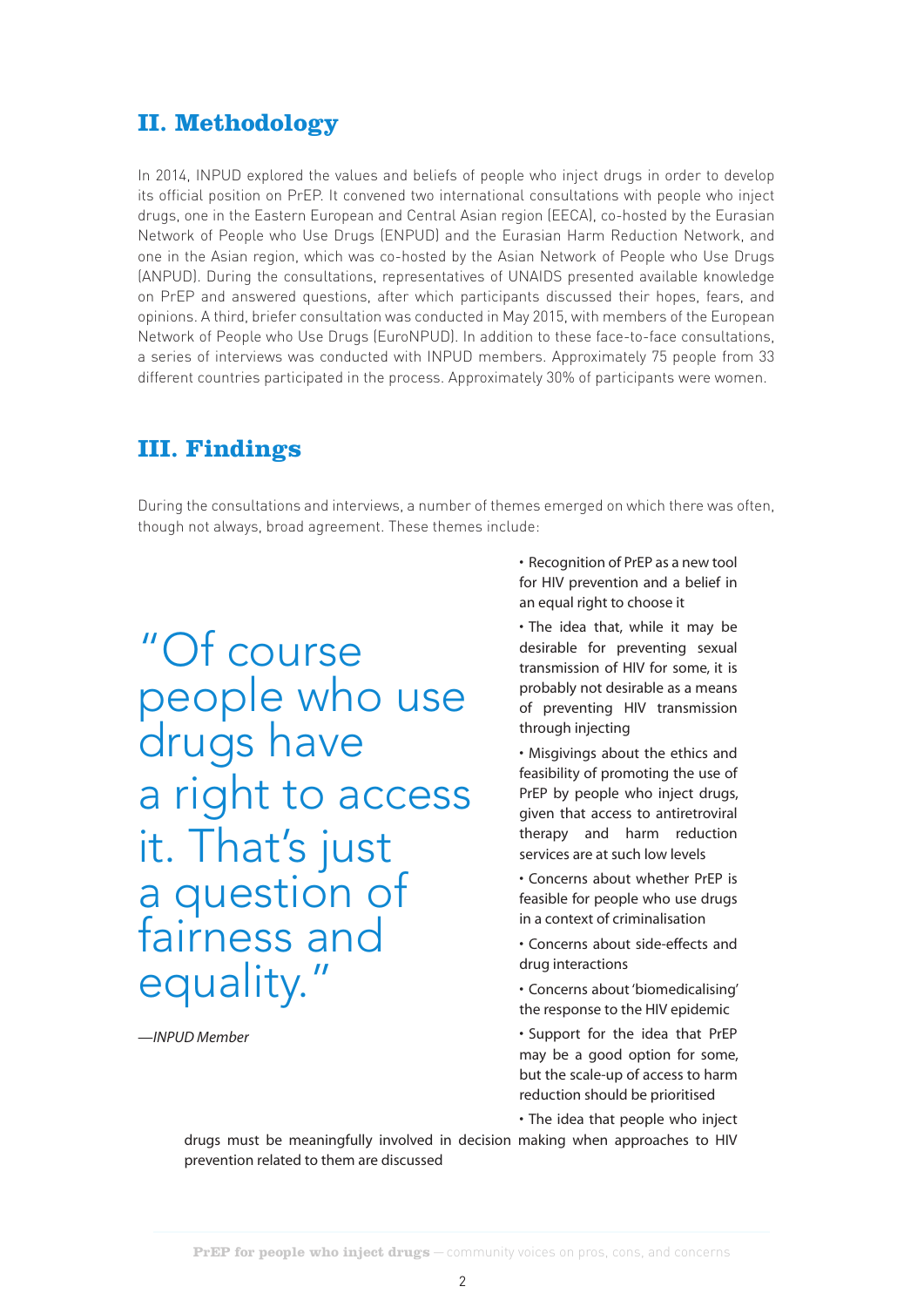#### PrEP as a new tool

Participants in consultations and interviews recognised that PrEP will be an important means of HIV prevention for some people. All the interviewees agreed that people who use drugs have the same 'right' to access to PrEP as anyone else. "Of course people who use drugs have a right to access it. That's just a question of fairness and equality," said one INPUD member. "I think as a tool it's useful along with a whole group of other tools," said another. "PrEP could be a potential extra option if harm reduction services were sufficiently scaled up to be satisfactory, so that no one ever has to share a needle or syringe or other injecting equipment," they continued.

Another INPUD member noted, "PrEP is going to have a role to play and […] is going to be a good option for perhaps a lot of people. We should be educating people about it and we should be figuring out how to incorporate it into our programmes and our services." Most participants, however, were a bit more cautious. While recognising that PrEP would be a good option for some, they had misgivings and urged INPUD to take a cautious approach, as is discussed further below.

## PrEP for preventing sexual transmission versus PrEP for preventing transmission through injecting

During the consultations, it was clear that PrEP was more desirable for preventing sexual transmission of HIV

"PrEP could be a potential extra option if harm reduction were sufficiently scaled up to be satisfactory...

*—INPUD Member*

than it would be for preventing transmission through the sharing of injecting equipment. "The argument with the men who have sex with men community is that sex is more pleasurable without a condom but it isn't more pleasurable using somebody else's equipment," said a EuroNPUD member. "Needles should never be reused, not even your own—it hurts!" said a participant in the ANPUD consultation.

Participants noted that PrEP would not prevent transmission of hepatitis C, abscesses, or endocarditis. "Even if we had PrEP, we would still need clean works," said one consultation participant from EECA. Moreover, while participants recognised that PrEP has been proven to be safe and effective for the prevention of sexual transmission of HIV, they were not convinced that there was adequate data to prove that PrEP programming could prevent transmission of HIV through sharing injecting equipment in real-world settings.

### PrEP in the context of deficits of antiretroviral therapy and harm reduction services

During the consultations and interviews, many people expressed grave concerns that allocating scarce resources for PrEP for people who inject drugs might not be ethical, given the extreme deficit of antiretroviral medicines for people who inject drugs who

 $\sim$  3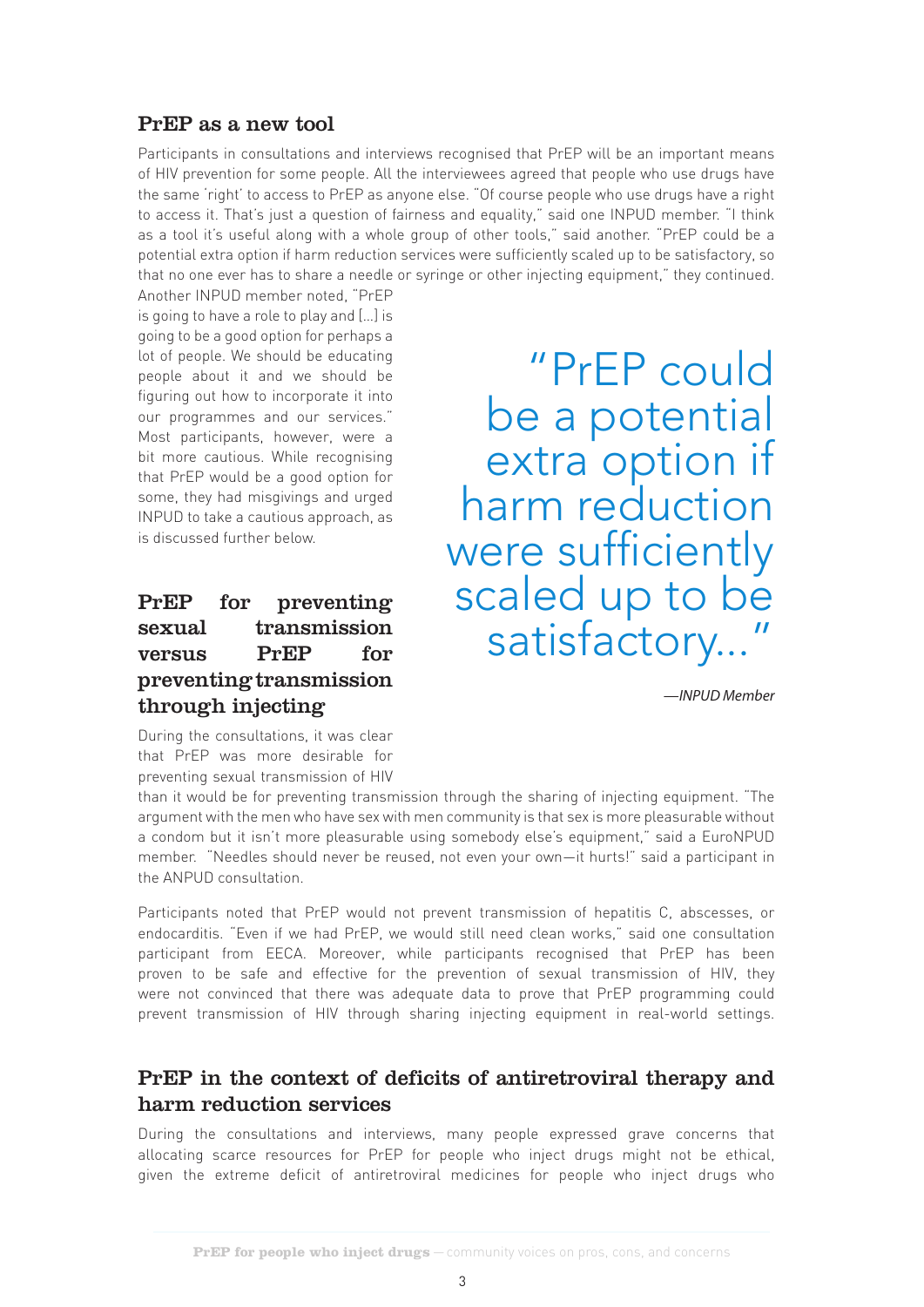live with HIV and the extremely low levels of access to harm reduction services. They also questioned the degree to which it would be feasible to make PrEP accessible to people who inject drugs in contexts where the capacity to deliver HIV-related clinical services and community-based counselling and support services is already low or absent.

#### *Concerns about ethics*

Most of those participating in the consultations and interviews expressed awareness of the lack of access to antiretrovirals for people who inject drugs who live with HIV in most countries. A member of INWUD (International Network of Women who Use Drugs) noted, "When we consider that only 4% of people who use drugs who live with HIV have access to antivirals [sic], it seems crazy to start pumping in PrEP before antiretrovirals." A EuroNPUD member noted, "To provide these drugs for prevention when people don't get them for their treatment strikes me as being an extremely poor use of resources and entirely unethical. It's entirely inappropriate, given the exceptionally low levels of access for people who inject drugs who live with HIV," echoing a theme that came up in all of the consultations and most of the interviews. "It's like to say, for the people that have the virus already, forget them. Let's protect the next," said a participant in the EuroNPUD consultation. Some respondents from areas where there was better access to harm reduction services and antiretroviral therapy felt that PrEP could be added to the service options available. Many stressed that if other services were available, PrEP would be a good additional option.

"It's unrealistic! If we can't get treatment for people living with HIV, how on earth would it be possible to get them to others?"

*—European Activist*

#### *Concerns about feasibility*

Participants questioned the feasibility of rolling out PrEP where harm reduction services and antiretroviral therapy provisions to people who inject drugs have not yet been rolled out. "It's unrealistic! If we can't get treatment for people living with HIV, how on earth would it be possible to get them to others?" said a European activist. Most consultation participants were well aware that antiretroviral therapy is effective for people who inject drugs who live with HIV and that with adequate support, good levels of adherence can be achieved. In all three consultations there were participants who spoke openly about their personal experience of living with HIV and taking antiretroviral drugs. There was broad recognition of the need to expand support services to enable people to decide to initiate treatment and achieve good levels of adherence. There was recognition that similar support would be needed to ensure adequate adherence for PrEP. Most participants expressed concern about prioritising

PrEP for people who inject drugs until other services were rolled out, as discussed below in the section on priorities (page 11).

Consultation participants noted that adherence would be a challenge and that, as with antiretroviral therapy, friendly services catering to the specific needs of people who inject drugs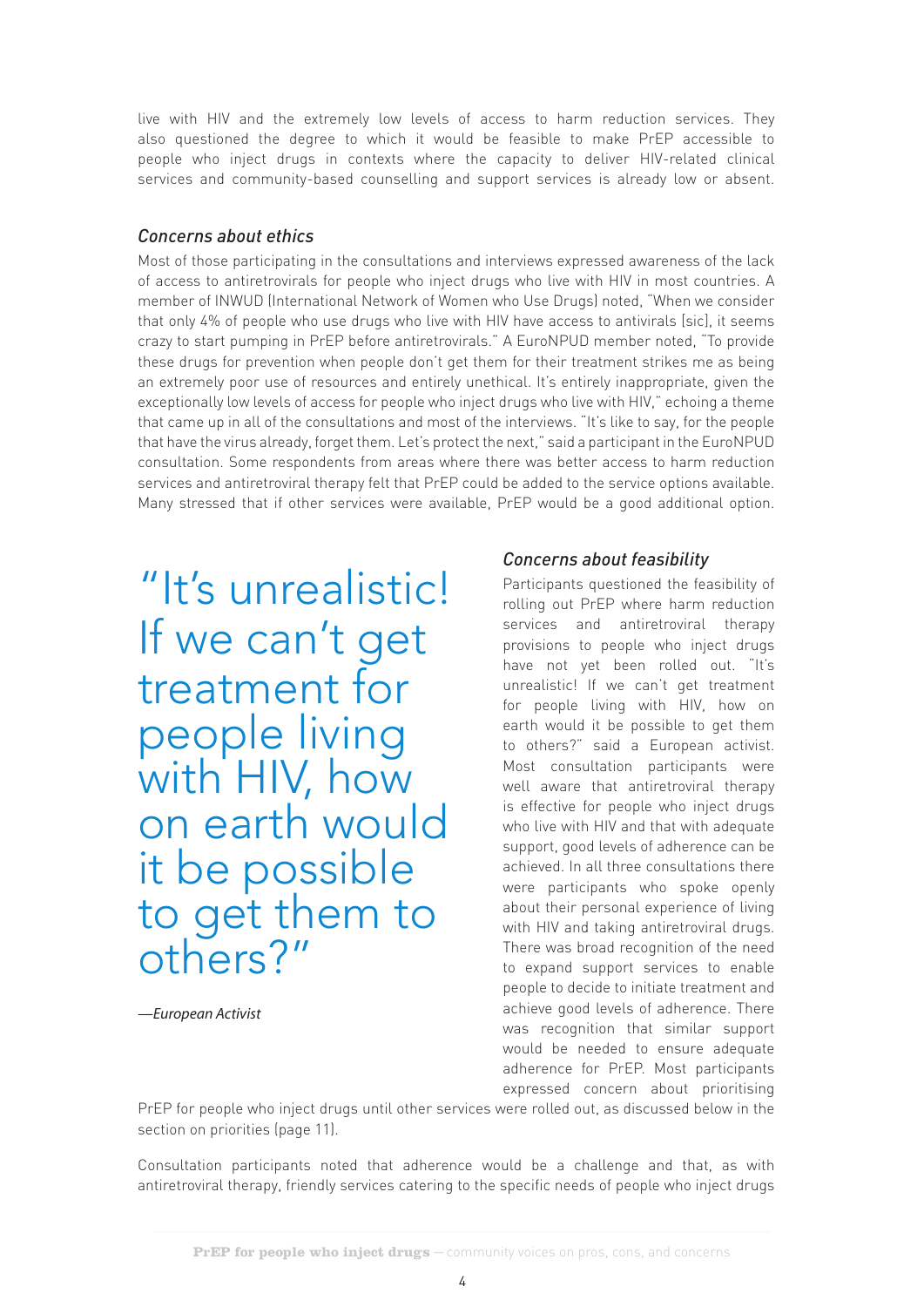would need to be in place for it to be effective. Participants highlighted the need to address issues like homelessness and social exclusion. "It strikes me that the people that might most benefit from PrEP are probably potentially the most at risk, with the most difficult-to-manage lifestyles, for want of a better word. And people in those situations might have genuine adherence issues," said a member of INWUD. "And some people don't have houses! Where are they going to put the bloody pill?" said an INPUD member. "The people that would be most at risk don't have the infrastructure or the social supports that would allow them to use this drug in an efficient manner," said another INPUD member.

There were mixed opinions about where the best place for people to receive testing, counselling, and support for PrEP might be. Some participants stated that they would prefer that these services be provided in low-threshold harm reduction service settings. Some highlighted the importance of the

work of peers in counselling and adherence support. Others suggested that the clinical setting would be more trusted, and that they would prefer to speak with doctors and/ or other health professionals. Concerns about confidentiality were noted and are discussed further below in the next section.

## The impact of criminalisation and stigma on feasibility and safety

During the consultations, the results of available research on the safety and effectiveness of PrEP were presented by UNAIDS officials and discussed. Many participants expressed concerns that the results of the trials might not be replicable in the 'real world.' The Bangkok PrEP trial, which has been criticised for ethical and methodological shortcomings<sup>4</sup>,<sup>3</sup> was felt by some participants not to sufficiently take into account many of the dynamics created by the criminalisation of people who use drugs, which include: fear of accessing health services; stigma and fear of stigma; fear of being identified and registered as

"It strikes me that the people that might<br>most benefit from PrEP are probably potentially the most at risk...

*—INPUD Member*

a person who uses drugs; fear of arrest; homelessness; and arrest and imprisonment. These, and other factors, would impact uptake and adherence to PrEP as a method of HIV prevention. One interviewee noted that the Bangkok study controlled for incarceration: "Those who were incarcerated during the course of the trial were continued on PrEP if they were on it, which again is not reflective of the real world." Others noted that the incentives provided for adherence may have skewed findings, since without incentives, motivation for uptake and adherence could be less. Many participants noted that it seemed there was not an adequate understanding of the risks and fears involved for people who inject drugs in accessing clinical services. One INPUD member noted that people who inject drugs "really don't want to engage with the general community because they

<sup>4</sup> Wolfe, Daniel. 2013. "Beyond the Hype: PrEP for People Who Inject Drugs." The World Post, 14 June. Accessed 5 August 2015. http://www.huffingtonpost.com/daniel-wolfe/beyond-the-hype-prep-for-\_b\_3437910.html

<sup>5</sup> Mathers, B.M. et al. 2010. "HIV prevention, treatment and care services for people who inject drugs: a systematic review of global, regional, and national coverage." Lancet 375: 1014-1028.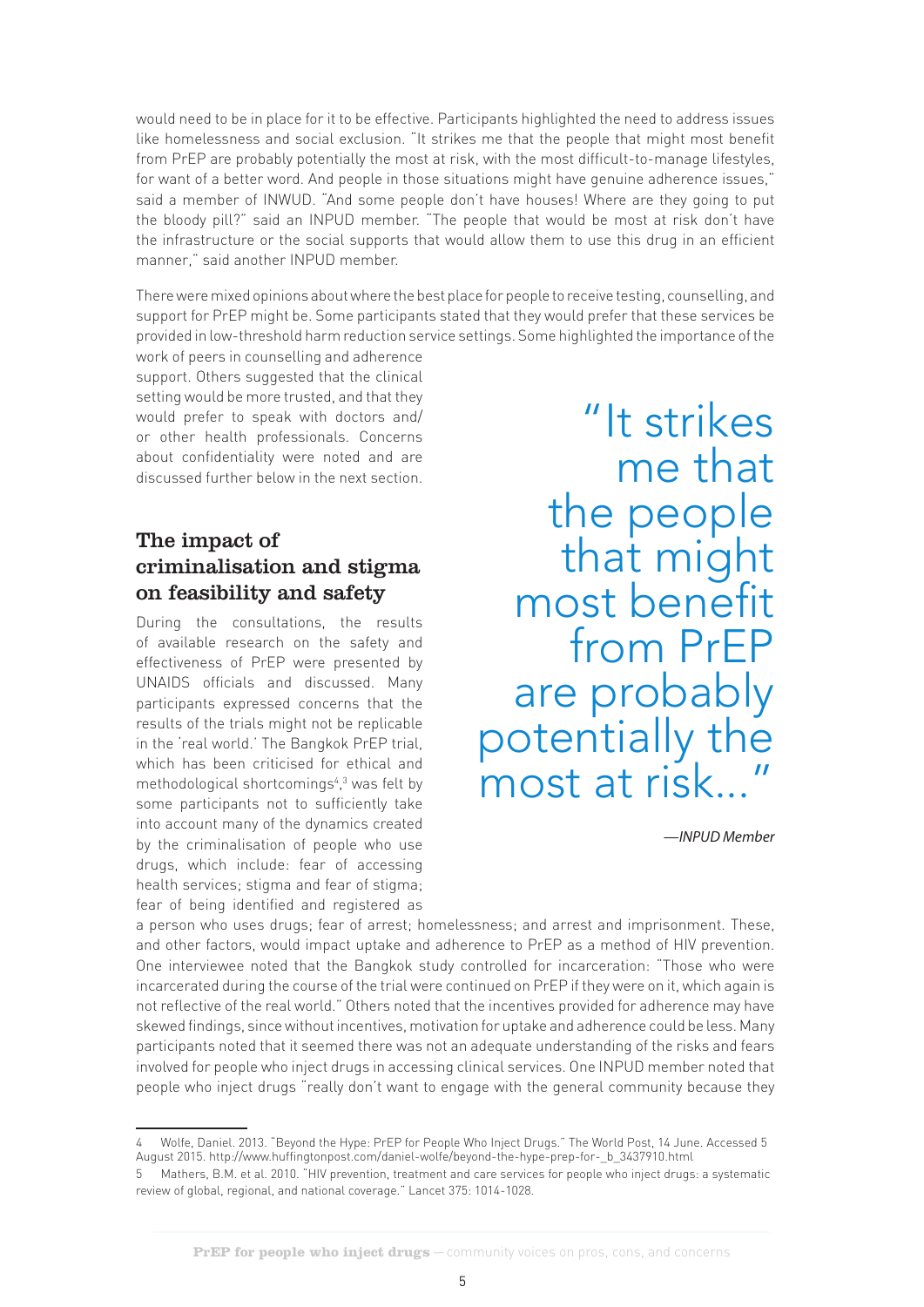don't think it's got anything to offer them, and they think it's actively trying to eliminate them."

#### *Concerns about confidentiality*

#### *" Being on PrEP could put you at risk to be identified as a person using drugs." —Asia Pacific Consultation Participant*

In the consultations and interviews, participants highlighted concerns about confidentiality. "You wouldn't be able to get it without giving your name, which would be a barrier for sure," said an INPUD member from North America. In order to be tested and prescribed PrEP, a person could be identified as someone who uses drugs. This thus puts them at risk of arrest or of inclusion in registries of people who use drugs. A consultation participant from Europe highlighted the concern: "As a mother there is fear of social services, fear of getting children removed, fear of losing one's job." Participants had little faith that confidentiality would be respected even if it were recommended. "And it needs to be with confidential records and no linking to drug user registration or anything like that. So that's where I'm scared. This is where we haven't seen methadone rolled out well—do we really expect to see PrEP rolled out well for people who use drugs?"

"As a mother there is fear of social services, fear of getting children removed, fear of losing one's job."

*—Consultation participant*

#### *Concerns about mandatory or coerced PrEP*

*" I think people need to be concerned about the use of PrEP and treatment as prevention in coercive contexts with people who use drugs and how that can be used by authorities and prisons or other public health authorities." —INPUD member from North America*

| " Recommendations are interpreted and<br>manipulated as governments see fit." |          |      |               |  |
|-------------------------------------------------------------------------------|----------|------|---------------|--|
| —People                                                                       |          | Who  | <i>Inject</i> |  |
| Drugs                                                                         | Activist | from | FFCA          |  |

In both interviews and consultations, numerous participants expressed concern that PrEP could be made mandatory in societies that systemically violate the human rights of people who use drugs. Participants highlighted that governments often violate these rights, notably the right to informed consent, and that this could impact the way they would implement PrEP for people who inject drugs. "I think that it's a risk that is real for sex workers, and I think it's a risk that is real for people who inject drugs. It's because of the human rights situation. We know of very widespread mandatory testing for sex workers, and I don't think

it far-fetched to imagine that, added on to that, would be mandatory PrEP," said a European activist. Activists also highlighted the risk of mandatory PrEP in prisons, one saying, "the possibility of mandatory PrEP in incarcerated environments where people were identified as drug users or drug offenders is terrifying," and another emphasised,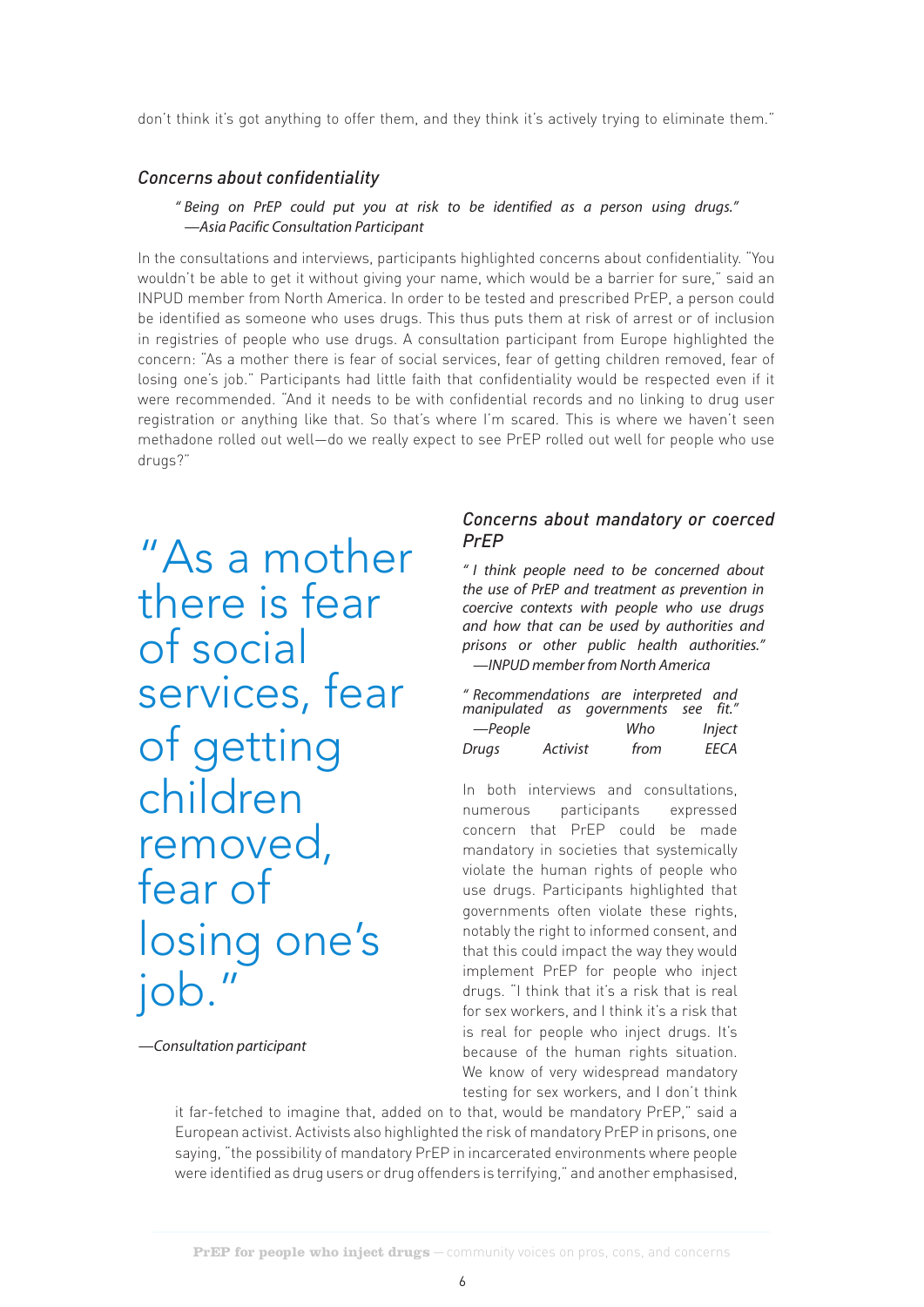"a lot of countries have mandatory rehabilitation lock-ups - and they might find it [mandatory PrEP] quite attractive – with a controlled audience, if you like." Another respondent stressed the extent to which rights can be violated in prisons: "I heard a story where women in prison were tested for HIV – mandatory tested – so that the prison guards could determine who to rape. If that can happen, it's not hard to imagine that PrEP could be made

mandatory." While many participants expressed that mandatory or coercive PrEP was a risk in countries traditionally thought to be more authoritarian, one highlighted that it could also be a risk in contexts perceived to be more liberal, such as Canada. "PrEP is being widely promoted at the same time as people living with HIV who have detectable viral loads are being incarcerated for not disclosing their HIV status to people. So there's this big shift and I can see them happening

"PrEP is being"<br>widely promoted at<br>the same time as people living with HIV...are being<br>incarcerated for not disclosing their HIV status to people."

*—INPUD Member*

together. People haven't been talking about how the two can be intertwined but I think … people could be put in a situation where they are forced to take PrEP or forced to take antivirals [sic] by state authorities," said an INPUD member during an interview.

#### *Concerns about side-effects and drug interactions*

*"We don't know the effect the drug is going to have on drug users—interactions with heroin, ice, all those sorts of things. We don't know … it hasn't been studied enough in our community for us to have any real faith that, even though it's stopping HIV, what else is it doing or not doing?" —INPUD Member* 

Many participants in all three consultations expressed concern with regard to potential sideeffects of PrEP and asked numerous questions related to them. Most concerns in the first two consultations were allayed by the UNAIDS representatives, though some remained. Participants raised concerns about the impact of PrEP on the health of people living with hepatitis C. Participants also expressed concerns about drug interactions with both substitution drugs, such as methadone and buprenorphine and other drugs. Knowing that some antiretroviral medicines impact the way the body metabolises other drugs, especially opioids, there was concern. Respondents also expressed frustration that people who use drugs are often left out of clinical trials: "We're never on any of the Hep C drug trials because they don't know what we're using, so drug users are always left out of those sort of trials," said one INPUD member.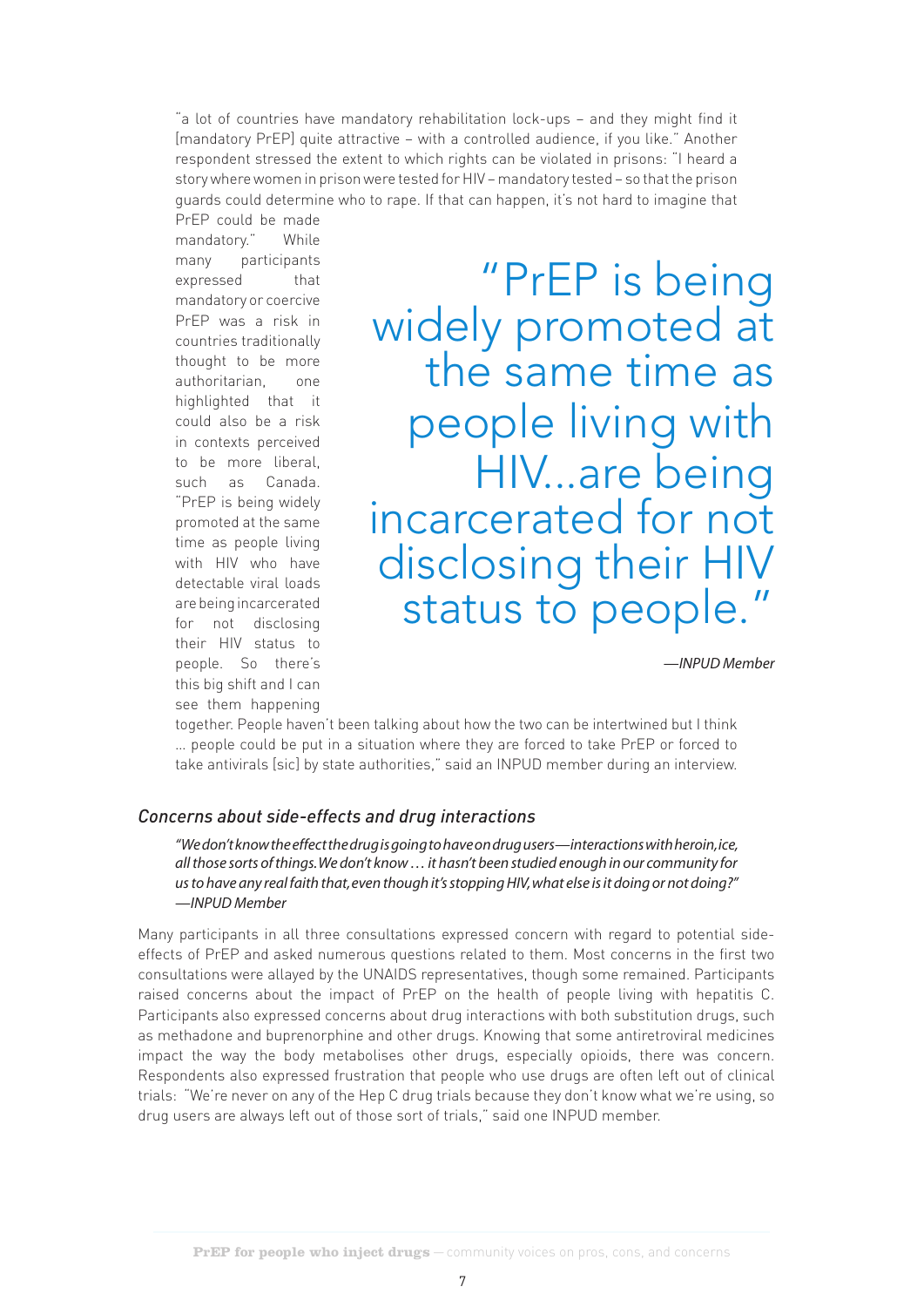#### The dangers of 'biomedicalising' HIV prevention among people who inject drugs

*"I think globally we are seeing an increasingly triumphalist biomedical rhetoric suggesting that we can resolve a problem as complex and driven by social determinants as HIV, with a pill—with simple biomedical intervention—and I find that pernicious and dangerous." —INPUD Member*

During consultations and interviews, many participants expressed concern over what they saw as the 'biomedicalisation' of the response to HIV: "The 'end of AIDS' rhetoric … is very much predicated on biomedical solutions. I find it alarming, because I think it's diverting attention away from the larger determinants of the risk environments and the reasons why particular groups have become key affected populations," said one respondent from Europe. The same respondent pointed out that "what makes the risk in injecting drug use is criminalisation and the discrimination and human rights violations that come with it. "Another, a respondent from EECA, pointed out, "One pill cannot stop the stigma we face," with an INPUD member noting, "It's just like it's a chemical pharma response to a human behaviour that really can't be dealt with by a pill."

Many participants voiced concern that PrEP would not address the determinants of risk, with one participant observing that "a community-driven approach to the epidemic is one that addresses the things that make people so disproportionately at risk of contracting HIV. The biomedical response doesn't address the determinants. So it's a very reductive response." Many feared that an approach like PrEP might overshadow the work needed to address such determinants of risk: "Biomedical responses are all about individualising responsibility for HIV transmission

"One pill cannot stop the stigma we face"

… the responsibility is loaded on to the person to prevent transmission, as opposed to governments or communities or organisations or funders," said a North American respondent.

#### *A threat to scarce harm reduction funding*

*"The risk is that some governments would favour the idea of medicalising HIV prevention with a pill, rather than grappling with the broader social issues that harm reduction services acknowledge and work with. It is very narrow and straightjacketing as an approach, potentially" —INWUD Member*

*—EECA Respondent*

*"One of the concerns is that…we've given people PrEP so we don't need to give them access to any other harm reduction support." —ENPUD Member from North America*

Harm reduction interventions, like needle and syringe programmes and opioid substitution therapy, are often politically unpopular. In this context, many respondents perceived a biomedical approach as a threat to current funding of harm reduction, which is already considerably lacking in many regions. "PrEP could give them an excuse to close harm reduction programmes," said one consultation participant from the EECA region. This respondent pointed out that Dr Onishenko, Russia's former Chief Sanitary and Epidemiological Physician, stated publicly that PrEP could be a good alternative to substitution therapy in Russia. <sup>6</sup>

There was broad consensus among participants that harm reduction aims not only to address HIV prevention, but also a broad spectrum of health and rights vulnerabilities faced by people who use drugs. Yet there is awareness that funding for harm reduction has historically come in response to HIV. One INPUD member highlighted, "the only reason we ever got anything is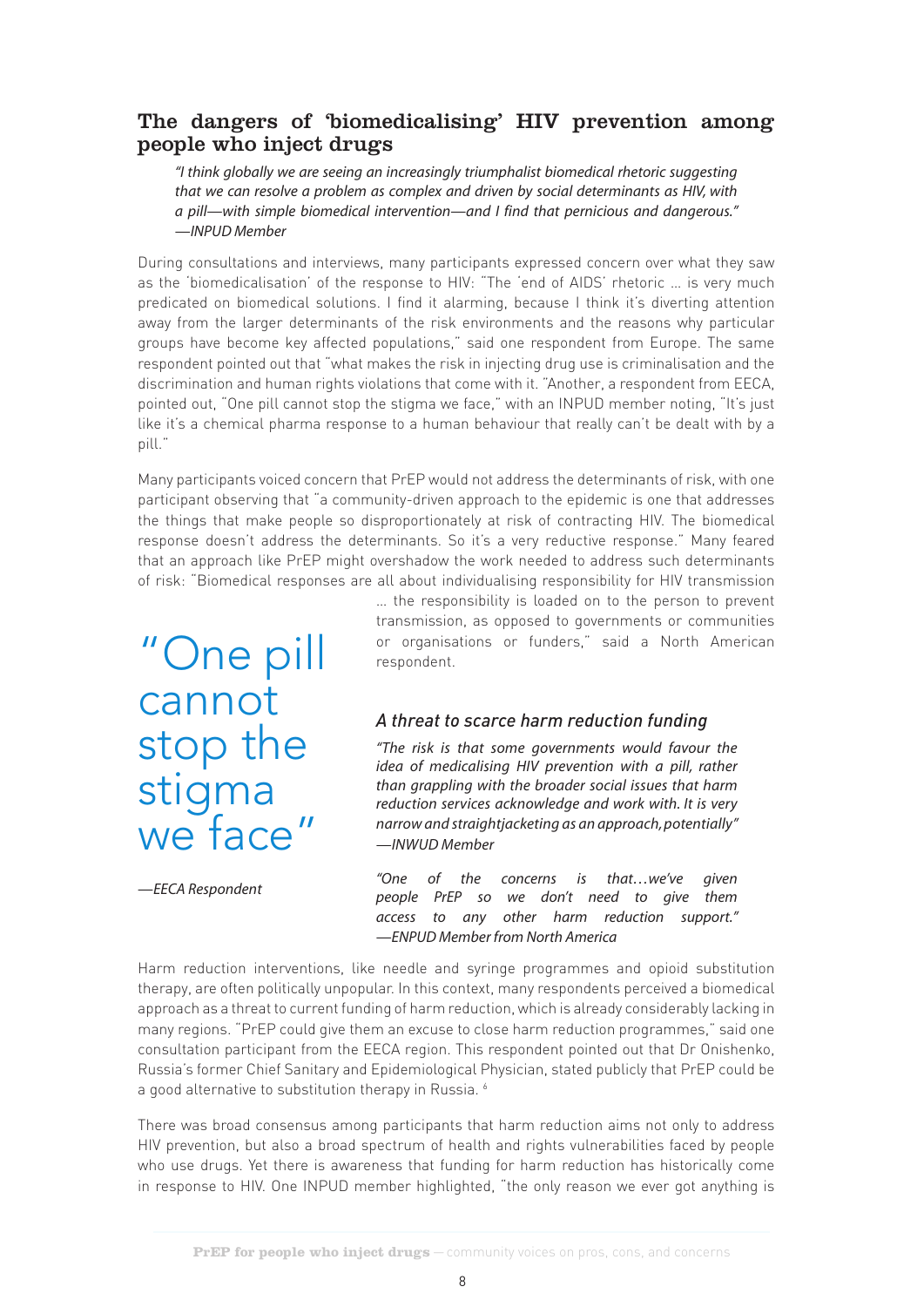because we were vectors of the disease…Remember, we were going to be the third wave of HIV that infected the rest of the community. And then when that went away we could barely exist, until they realised hepatitis C was going to be an enormous financial burden on governments—so then we got funding there. Once they take away those incentives to do anything with our community, we're in real trouble."

#### *Argument in favour of expanding practices known to be cost-effective*

*"We know that it is cost-effective to have harm reduction programmes and they are effective in preventing HIV and plus, plus, plus … so much more! And that's what we know works already. We should get that right first, if we can." —INWUD Member*

In all three consultations, and in the interviews, participants raised questions about the costeffectiveness of PrEP in contrast with other harm reduction interventions that are proven to be cost-effective, such as needle and syringe programmes and opioid substitution therapy. "I mean, we have other things we know work remarkably well and are totally cost effective – like needle and syringe programmes and methadone,"

said a member of INWUD. There were concerns voiced about the cost of PrEP. "We are talking about a really expensive pill that is inaccessible to a large majority of people already. What would help people who use drugs is not access to expensive patented medicines but more resources to support people in ways they need and want to be supported," said one INPUD member, continuing, "I am happy that we can use HIV medications as a prevention initiative and it's great that that works and it's great that the science is behind it. But, ensuring that people where I'm from had a minimum standard income would reduce HIV infections probably more than PrEP."

#### *Suspicion of pharmaceutical industry profiteering*

*"This is clearly in the interests of Big Pharma" —Consultation Participant from Asia Pacific*

"We are talking about a really expensive<br>pill that is inaccessible to a large majority of people already...

*—INPUD Member*

Mistrust of the pharmaceutical industry was frequently expressed in the interviews and during the consultations. Investment in PrEP for people who inject drugs, while harm reduction and antiretroviral services for them are not yet scaled up or comprehensive, was perceived as diverting money away from services that are well-proven to be effective. It was seen as diverting funds away from communities and to the pharmaceutical industry. The emotions expressed by many may be linked to the fact that many activists from communities of people who use drugs are engaged in work to campaign against the extremely high pricing policies of Gilead on its hepatitis C drug, Sofosbuvir, which is harming the health of millions of people who use drugs who live with hepatitis C, especially, but not only, in middle-income countries. The fact that Gilead holds the patent for Truvada (the main drug used for PrEP) appears to inform this sentiment. "It's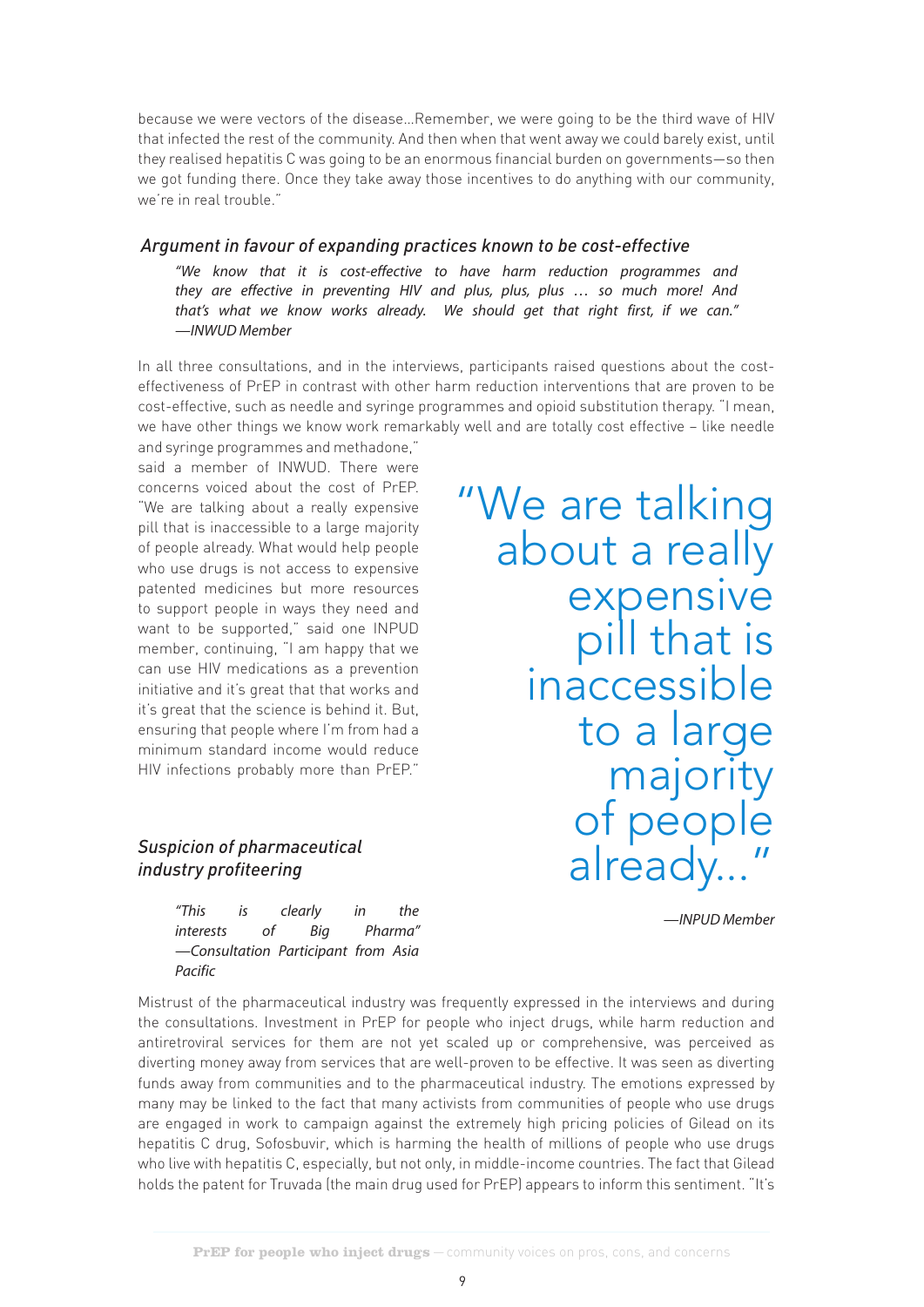interesting when you see something like PrEP become such a big issue. And why is this the big issue? That's the question to ask, and to keep asking. Because Gilead is the company that owns the patent for PrEP, for Truvada," said an INPUD member, who went on to note, "Gilead continues to promote the patents of their drugs and reduce access … the prices are ridiculous. So, as people who use drugs and [as] a network of people who use drugs, we should be really cautious about how we talk about and engage with a company that is promoting a drug that is really inaccessible

"Until we have other interventions scaled up, I think PrEP is a step too far"

to large parts of the world." Many participants expressed questions about why there was so much discussion about PrEP for people who use drugs when there were many high-priority topics that pressingly need attention. "I query that, of the two new recommendations that came out—the one on PrEP [referring to *Consolidated Guidelines on HIV Prevention, Diagnosis, Treatment and Care for Key Populations* (WHO 2014)] and the recommendation that community naloxone distribution should go ahead … Those recommendations came out at the same time, and there is this surge of meetings around PrEP, and I haven't heard of one subsequent meeting about naloxone and helping countries roll that out," said a member of INWUD.

## Priorities

*—EECA Respondent*

 *"We don't want to deny anyone access to PrEP … but it cannot be at the expense of expanding harm reduction approaches." —INWUD Member*

Most participants did not see PrEP as a priority given the low levels of access to harm reduction globally. "Sustainability and expansion of harm reduction services is a much bigger priority," said a respondent from Asia Pacific. "Until we have the other interventions scaled up, I think PrEP is a step too far," said one respondent from EECA. "I don't see why it can't be part of a truly comprehensive, universally accessible package of services. But that is not the reality. So given that, it is simply not a priority and it's not just not a priority for people who inject drugs," said an activist from Europe. There was generally broad consensus that it should not be prioritised ahead of well-proven harm reduction interventions. "It is good that the answers are coming bottom-up, and I am glad that we agreed that this is not a priority," said a respondent during the Asia Pacific consultation. "PrEP is not ready for our community, and our community is not ready for PrEP," said another INPUD member.

One interviewee suggested that PrEP shouldn't be thought of in terms of priorities: "You don't have to trade one for the other … I think that's a false dichotomy," said an INPUD member from North America. He continued, "Now you might say we have other priorities, we have other things that may be as important, or may be more important. I think that's okay, but if it comes across as a kind of anti-PrEP thing it's going to be a problem, because people should have their options … And like anything else, if you're not at the table, but you're just being a naysayer, you're going to be left out of how these things actually get rolled out."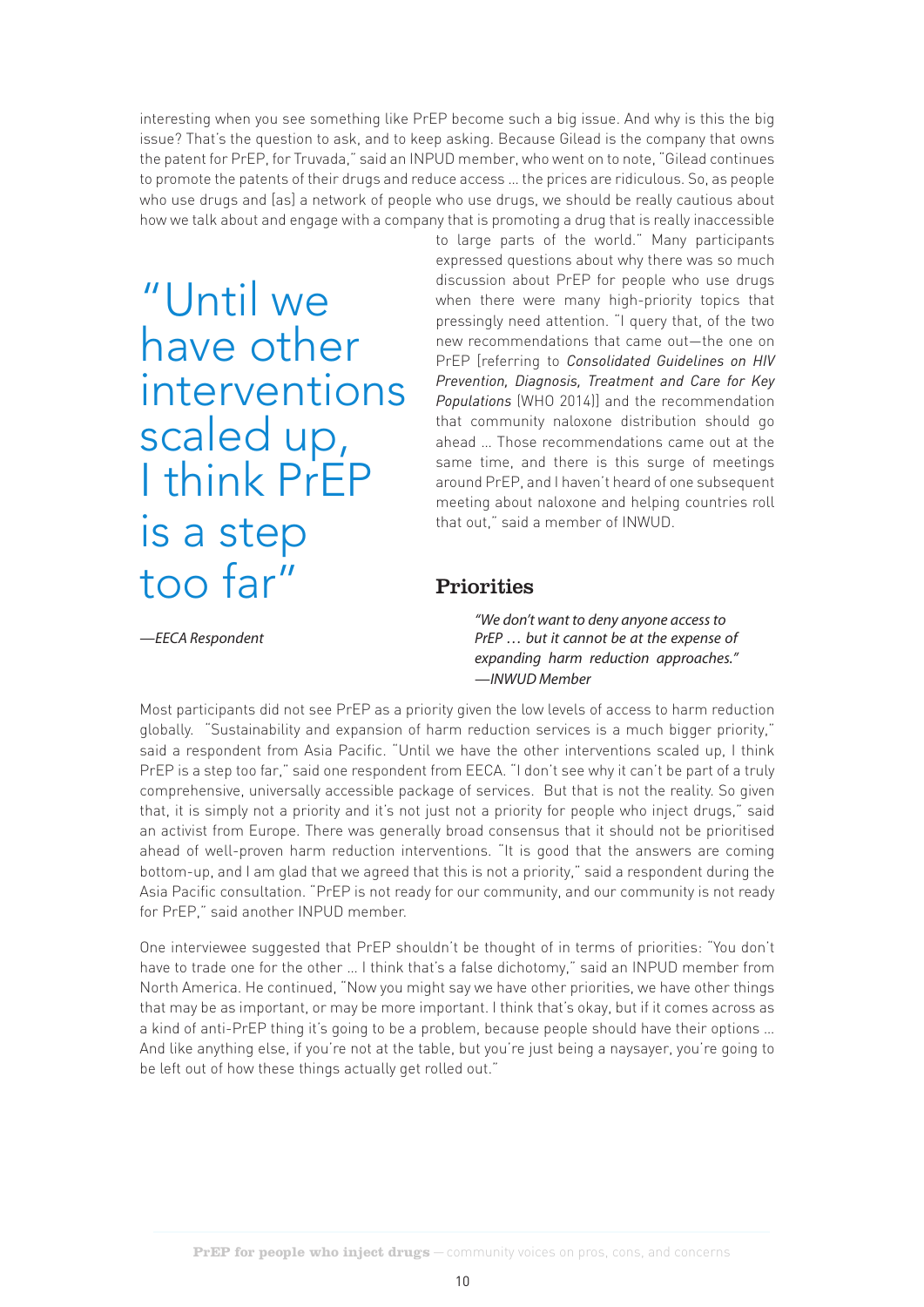# **IV. Conclusions and key Messages**

Overall, there was agreement that in a context where other key harm reduction services were in place, PrEP would be a desirable option for some people who inject drugs. It was felt, however, that there was considerable work to be done to build that context.

Key messages highlighted in the consultation process include:

- Ethical concerns are raised concerning or about making antiretroviral medicines available to people who do not have HIV when there are deficits of these medicines for people living with HIV.
- For some people who inject drugs, PrEP might be a desirable option for preventing sexual transmission of HIV.
- Access to clean needles and syringes and other safer injection equipment is preferable to taking a daily pill for preventing HIV transmission through injection . While sex without a condom may be desirable for some, reusing injecting equipment is not.
- Scale-up of access to harm reduction services would be necessary to make access to PrEP feasible for people who inject drugs who might want to choose it . Community-based services would be the desired setting for initial and supportive counselling services for many. Scaled-up access to clinical services would also be necessary.
- In a context of criminalisation, stigma, and discrimination, wide-scale application of PrEP for people who inject drugs is not feasible.
- Promotion of a biomedical response to the HIV epidemic is dangerous as it would neglect work to change the factors and structural barriers that contribute to the risk environments that make some populations particularly vulnerable.
- A shift in funding towrds PrEP for people who inject drugs could take already scarce resources away from more important activities like work to build harm reduction services and to change drug policy.
- There is suspicion of pharmaceutical industry interest in shifting resources towards a biomedical solution.
- Scaling up access to harm reduction services is a higher priority than accessing PrEP .
- There should be meaningful participation of people who inject drugs when it comes to discussing PrEP globally, nationally, and locally.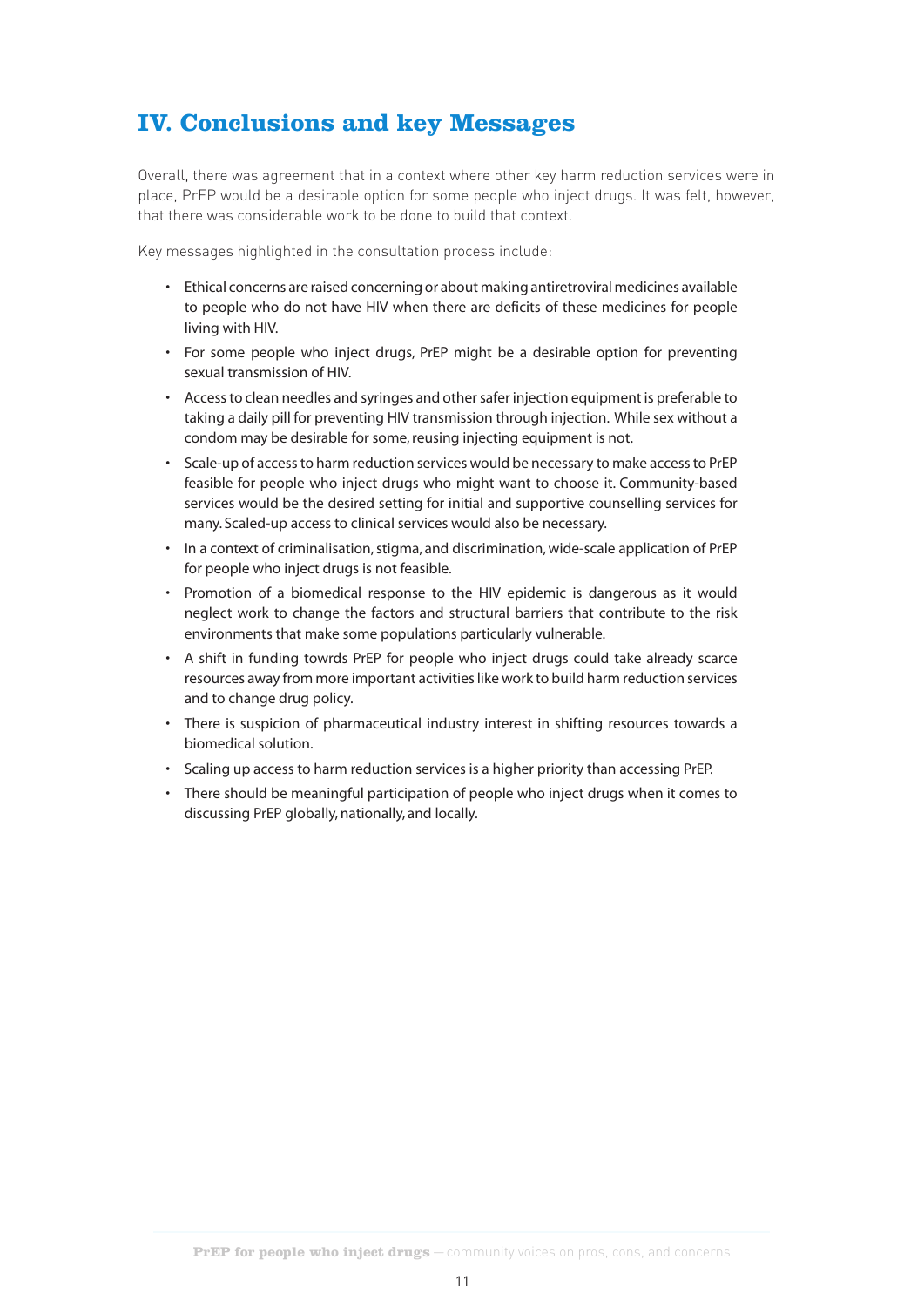# **V. About INPUD**

**The International Network of People who Use Drugs (INPUD) is a global peer-based organisation that seeks to promote the health and defend the rights of people who use drugs. INPUD will expose and challenge stigma, discrimination, and the criminalisation of people who use drugs and its impact on our community's health and rights. INPUD will achieve this through processes of empowerment and international advocacy.** 



Attribution-NonCommercial-ShareAlike CC BY-NC-SA

This license lets others remix, tweak, and build upon your work non-commercially, as long as they credit you and license their new creations under identical terms.

This report was produced on the basis of three face to face consultations with communities of people who use drugs, one in the Eastern European and Central Asian region (EECA), cohosted by the Eurasian Network of People who Use Drugs (ENPUD) and the Eurasian Harm Reduction Network; one in the Asian region, co-hosted by the Asian Network of People who Use Drugs (ANPUD); and third with members of the European Network of People who Use Drugs (EuroNPUD). The consultations and report form part of INPUD' work in Bridging the Gaps health and rights for key populations. This unique programme addresses the common challenges faced by sex workers, people who use drugs and lesbian, gay, bisexual and transgender people in terms of human right violations and accessing much needed HIV and health services. Go to www.hivgaps.org for more information.

The consultations and the writing and production of the report was made possible with the financial support [in part] of the Robert Carr civil society Networks Fund and supported [in part] by Bridging the Gaps—Health and Rights for Key Populations.

Principal author: Shona Schonning; Design: Better World Advertising; Copyeditor: Nine. Additional acknowledgements and thanks to all of the drug user activists who took part in the consultations and gave interviews.

#### *Published by*

#### **INPUD Secretariat**

Unit 2C05, South Bank Technopark 90 London Road London SE1 6LN

#### **inpud.net**